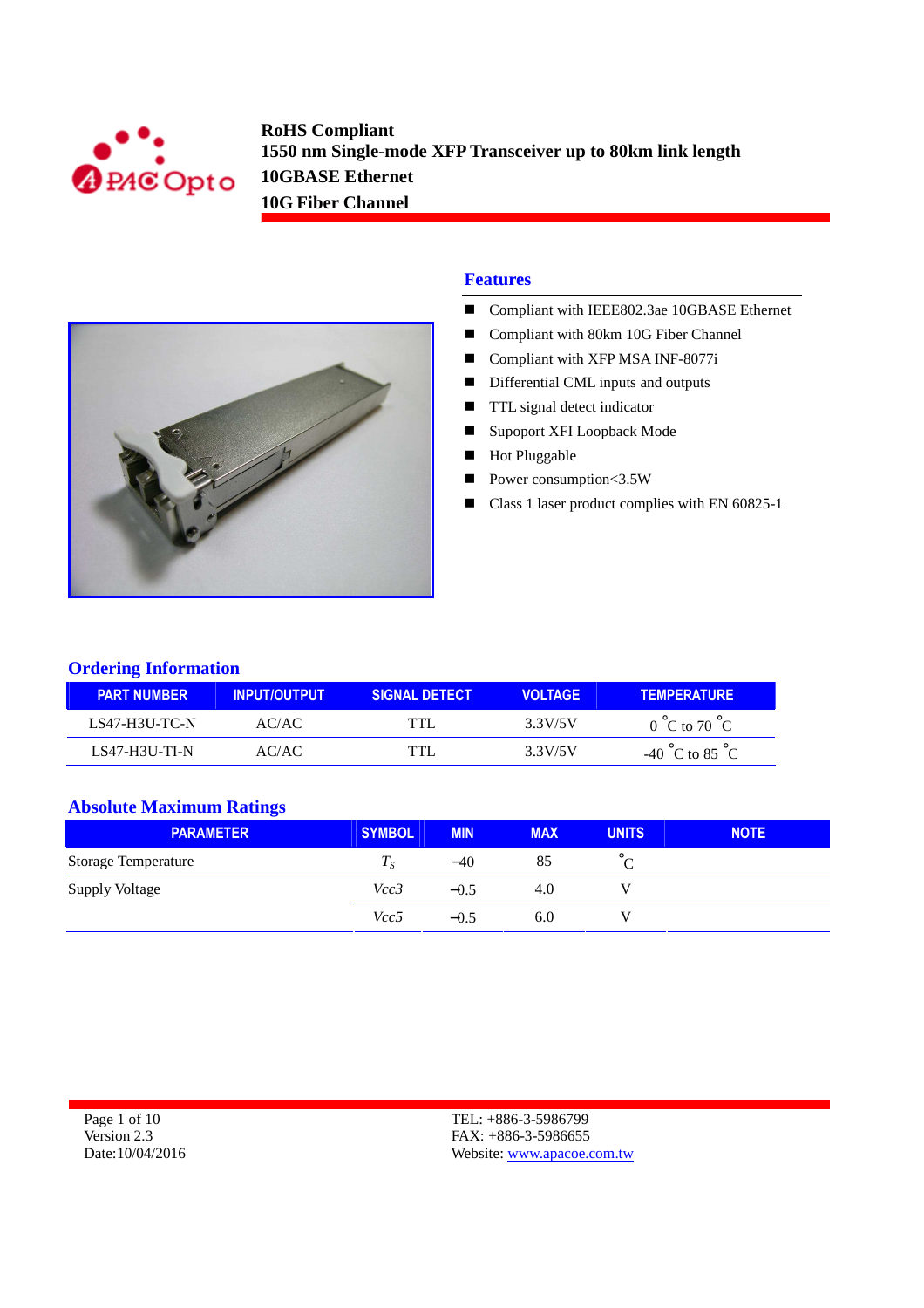

## **Recommended Operating Conditions**

| <b>PARAMETER</b>           | <b>SYMBOL</b> | <b>MIN</b> | <b>MAX</b> | <b>UNITS</b> | <b>NOTE</b>   |
|----------------------------|---------------|------------|------------|--------------|---------------|
| Case operating Temperature | $T_C$         | $\theta$   | 70         | $^{\circ}C$  | LS47-H3U-TC-N |
|                            |               | $-40$      | 85         |              | LS47-H3U-TI-N |
| <b>Supply Voltage</b>      | Vcc3          | 3.1        | 3.5        | v            |               |
| <b>Supply Current</b>      | Icc3          | ---        | 500        | mA           |               |
| <b>Supply Voltage</b>      | Vcc5          | 4.5        | 5.5        | v            |               |
| <b>Supply Current</b>      | Icc5          | ---        | 350        | mA           |               |

# **Diagnostics**

| <b>Data Address</b> | <b>PARAMETER</b>    | <b>RANGE</b>                  | <b>ACCURACY</b>   |
|---------------------|---------------------|-------------------------------|-------------------|
| 96-97               | Temperature         | -40 to $85^{\circ}$ C         | $\pm 3^{\circ}$ C |
| 100-101             | <b>Bias Current</b> | $0 \text{ to } 120 \text{mA}$ | $\pm 10\%$        |
| $102 - 103$         | TX Power            | $-1$ to $+5dBm$               | $+2dB$            |
| 104-105             | RX Power            | $-24$ to $-7d$ Bm             | $+2dB$            |
| 106-107             | Vcc3 Voltage        | $2.9 - 3.7$ Volts             | $\pm 3\%$         |
| 108-109             | Vcc5 Voltage        | $4.5 - 5.5$ Volts             | $\pm 3\%$         |

Page 2 of 10 Version 2.3 Date:10/04/2016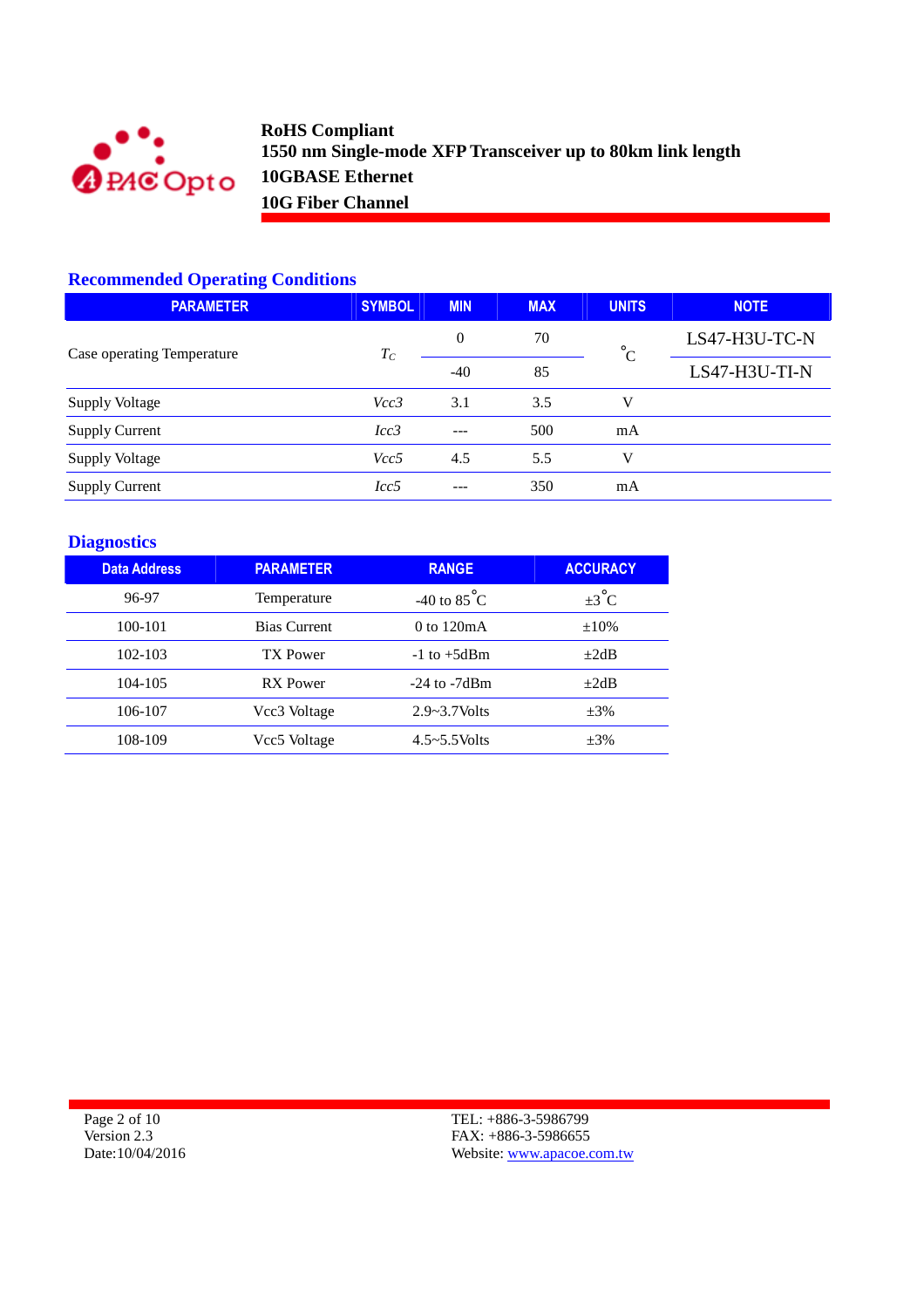

## **Transmitter Electro-optical Characteristics**

| <b>PARAMETER</b>                  | <b>SYMBOL</b>                            | <b>MIN</b>     | TYP.                       | <b>MAX</b>     | <b>UNITS</b>    | <b>NOTE</b> |
|-----------------------------------|------------------------------------------|----------------|----------------------------|----------------|-----------------|-------------|
| <b>Operating Data Rate</b>        |                                          | 9.95           |                            | 11.3           | Gbps            |             |
| <b>Input Reference Clock Rate</b> | Not Required                             |                |                            |                |                 |             |
| Output power                      | <b>POUT</b>                              | $\overline{0}$ |                            | $\overline{4}$ | dBm             |             |
| <b>Extinction Ratio</b>           | ER                                       | 9              |                            |                | dB              |             |
| Center Wavelength                 | $\lambda_C$                              | 1530           |                            | 1565           | nm              |             |
| Sidemode Supression ratio         | SSRmin                                   | 30             |                            |                | dB              |             |
| <b>Relative Intensity Noise</b>   | RIN                                      | $---$          | $---$                      | $-130$         | dB/Hz           |             |
| Output Eye                        |                                          |                | Compliant with IEEE802.3ae |                |                 |             |
| Differential Input Voltage        | $V_{DIFF}$                               | 0.12           | ---                        | 1.0            | V               |             |
| <b>Transmit Fault Output-Low</b>  | $TX$ <sub>_FAULT<sub>L</sub></sub>       | $0.0\,$        | $---$                      | 0.5            | $\mathbf V$     |             |
| <b>Transmit Fault Output-High</b> | $TX$ <sub><math>FAULT</math>H</sub>      | 2.4            | $---$                      | $V_{CC}$       | V               |             |
| TX_DISABLE Assert Time            | $t$ <sub><math>-</math></sub> <i>off</i> | $---$          | $---$                      | 10             | $\mu$ s         |             |
| TX_DISABLE Negate Time            | $t$ on                                   |                |                            | $\overline{2}$ | ms              |             |
| Time to initialize                | $t$ _init                                |                | ---                        | 300            | ms              |             |
| Interrupt assert delay            | Interrupt_on                             | ---            | $---$                      | 200            | ms              |             |
| Interrupt negate delay            | Interrupt_off                            | ---            | ---                        | 500            | $\mu$ s         |             |
| P_Down/RST assert delay           | P_Down/RST_on                            |                |                            | 100            | $\mu$ s         |             |
| Mod_NR assert delay               | Mod_nr_on                                |                |                            | $\mathbf{1}$   | ms              |             |
| Mod_NR negate delay               | Mod_nr_off                               |                |                            | 1              | ms              |             |
| P-Down reset time                 |                                          | 10             |                            |                | $\mu$ s         |             |
| RX_LOS assert delay               | t_loss_on                                |                |                            | 100            | $\mu$ s         |             |
| RX_LOS negate delay               | t_loss_off                               |                |                            | 100            | $\mu\mathrm{s}$ |             |

Page 3 of 10 Version 2.3 Date:10/04/2016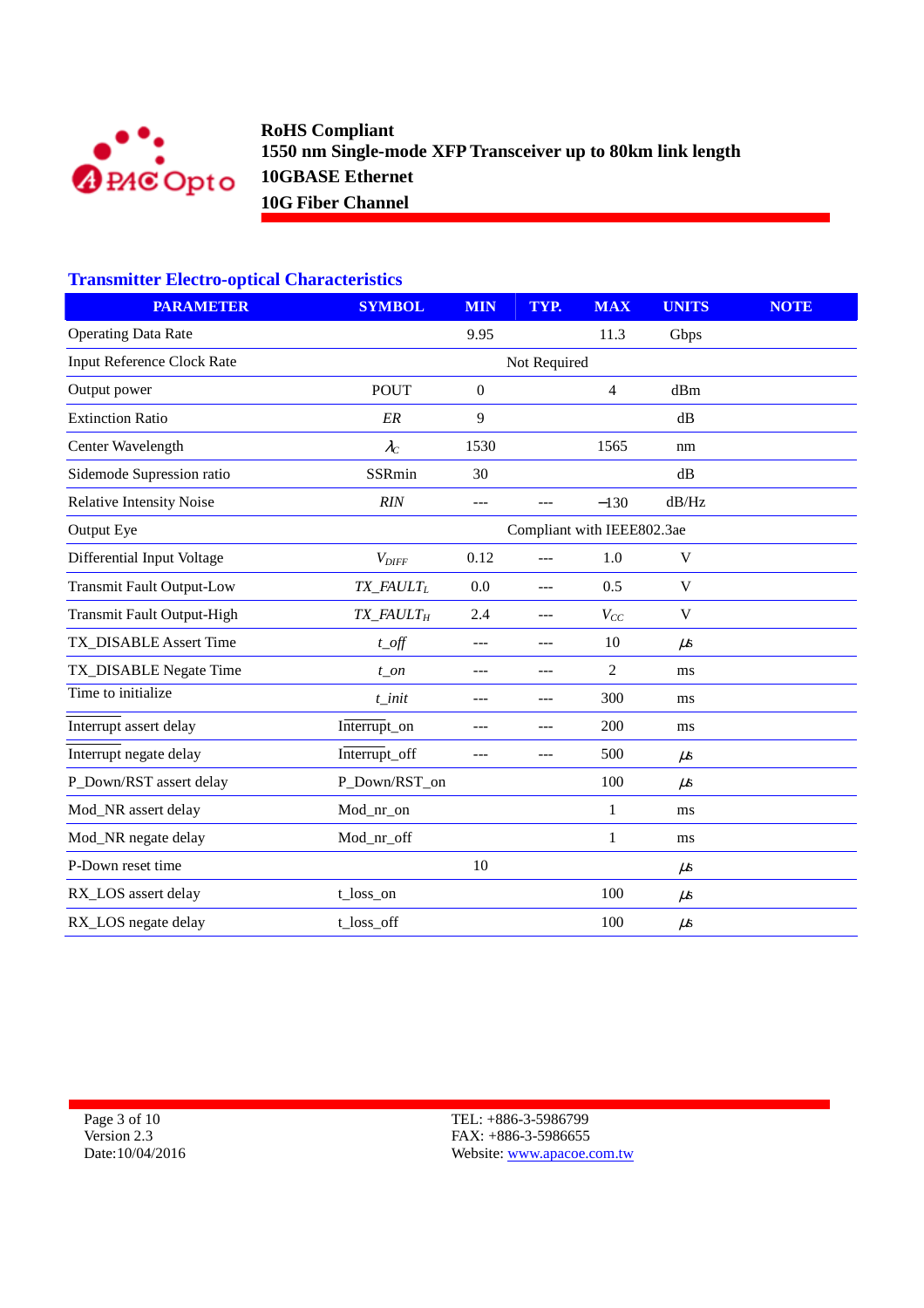

## **Receiver Electro-optical Characteristics**

| <b>PARAMETER</b>                                         | <b>SYMBOL</b>     | <b>MIN</b>     | TYP. | <b>MAX</b> | <b>UNITS</b> | <b>NOTE</b> |
|----------------------------------------------------------|-------------------|----------------|------|------------|--------------|-------------|
| <b>Optical Input Power-maximum</b>                       | $P_{IN}$          | $-7$           |      |            | dBm          | 1,2         |
| Receiver Sensitivity@10.3125G                            | $P_{IN}$          |                |      | $-23$      | dBm          | 1,2         |
| <b>Operating Center Wavelength</b>                       | $\lambda_C$       | 1530           |      | 1600       | nm           |             |
| Receiver Reflectance                                     | Rrx               | 27             |      |            | dB           |             |
| <b>Dispersion Panelty</b>                                |                   |                |      | 3          | dB           | 80 km       |
| Loss of Signal-Asserted                                  | $P_A$             | $-37$          |      | ---        | dBm          |             |
| Loss of Signal-Deasserted                                | $P_D$             | $---$          |      | $-25$      | dBm          |             |
| Differential Output Voltage                              | $V_{\text{DIFF}}$ | 0.6            |      | 0.8        | V            |             |
| TTL Input High Voltage                                   |                   | 2              |      | Vcc        | V            |             |
| <b>TTL Input Low Voltage</b>                             |                   | $\overline{0}$ |      | 0.8        | V            |             |
| TTL Output High Voltage                                  |                   | 2.4            |      | Vcc        | V            |             |
| <b>TTL Output Low Voltage</b>                            |                   | 0              |      | 0.4        | V            |             |
| Receiver Loss of Signal Assert Time<br>$($ off to on $)$ | $t_{A, RX}$ los   |                |      | 100        | $\mu$ s      |             |
| Receiver Loss of Signal Assert Time<br>(on to off)       | $t_{D,RX}$ LOS    |                |      | 100        | $\mu$ s      |             |

Notes:

1. Measured at 1530-1600nm with worst ER; BER <  $10^{-12}$ , PRBS31.

2. Equivalent to  $-22.1$  dBm OMA at ER = 9 dB.

Page 4 of 10 Version 2.3 Date:10/04/2016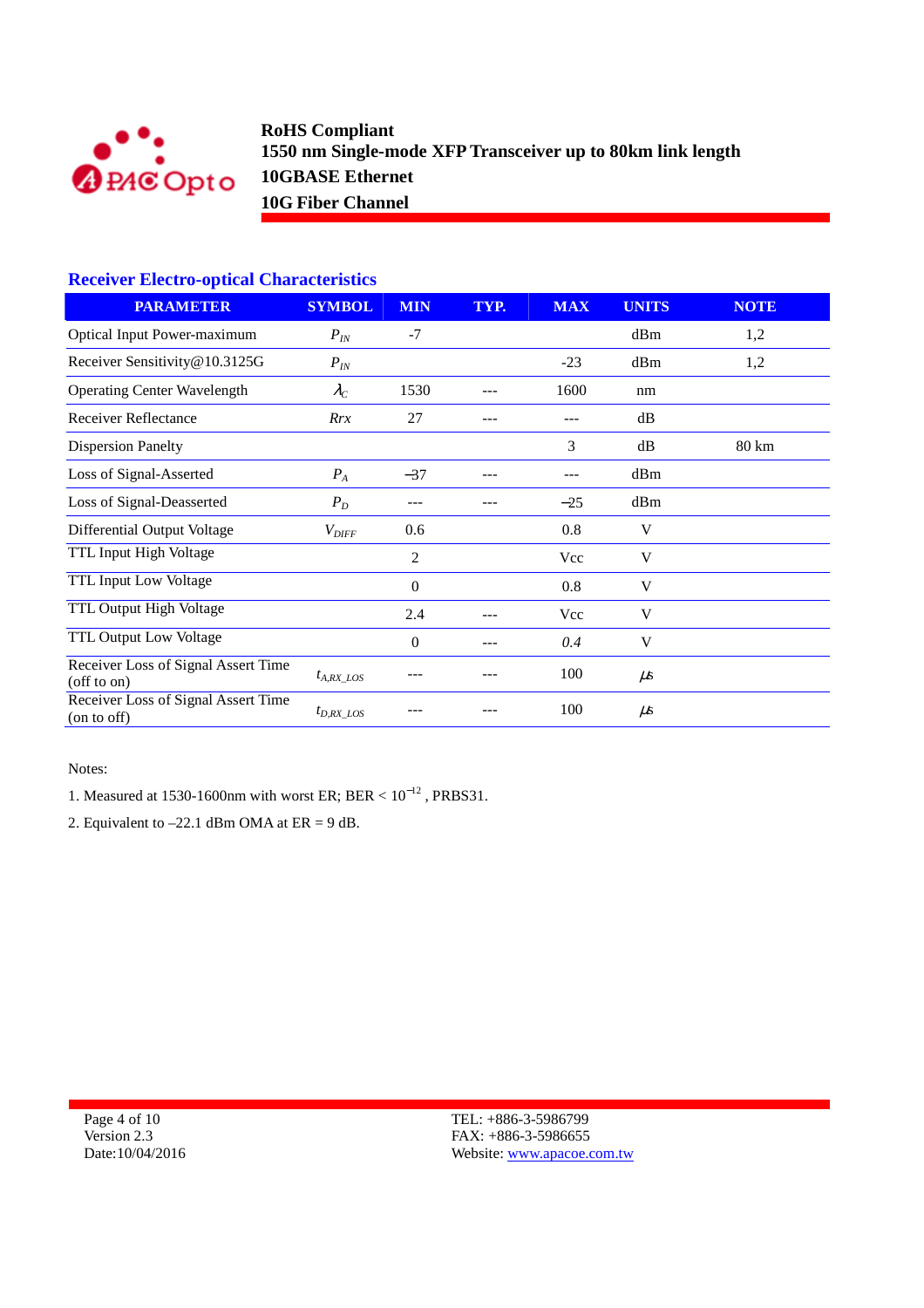

#### **Block Diagram of Transceiver**



#### **MOD\_NR**

Page 5 of 10 Version 2.3 Date:10/04/2016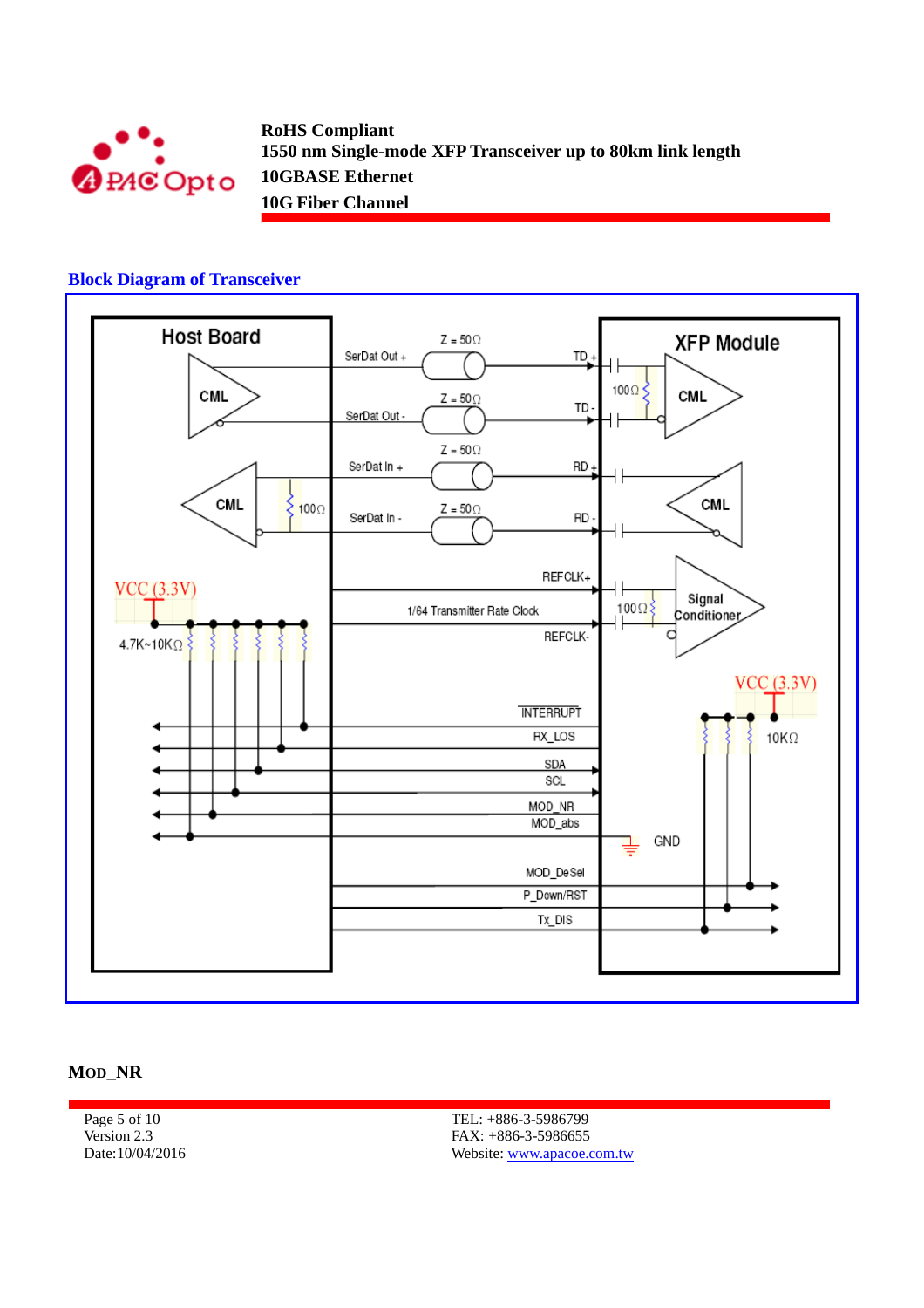

The Mod\_NR is an output pin that when High, indicates that the module has detected a condition that renders transmitter and or receiver data invalid, shall consist of logical OR of the following signals:

- Transmit Signal Conditioner Loss of Lock
- Transmitter Laser Fault
- Receiver Signal Conditioner Loss of Lock

### **MOD\_DESEL**

The Mod\_DeSel is an input pin. When held Low by the host, the module responds to 2-wire serial communication commands. The Mod\_DeSel allows the use of multiple XFP modules on a single 2-wire interface bus. When the Mod DeSel pin is "High", the module shall not respond to or acknowledge any 2-wire interface communication from the host.

### **INTERRUPT**

Interrupt is an output pin. When "Low", indicates possible module operational fault or a status critical to the host system.

### **TX\_DIS**

TX\_DIS is an input pin. When TX\_DIS is asserted High, the XFP module transmitter output must be turned off.

## **MOD\_ABS**

Mod\_ABS is pulled up to Host\_Vcc on the host board and grounded in the XFP module. Mod\_ABS is then asserted "High" when the XFP module is physically absent from a host slot.

## **RX\_LOS**

The RX LOS when High indicates insufficient optical power for reliable signal reception.

## **P\_DOWN/RST**

This is a multifunction pin for module Power Down and Reset. The P\_Down/RST pin must be pulled up to VCC3 in the XFP module.

### **POWER DOWN FUNCTION**

The P\_Down pin, when held High by the host, places the module in the standby (Low Power) mode with a maximum power dissipation of 1.5W. This protects hosts which are not capable of cooling higher power modules which may be accidentally inserted.

Page 6 of 10 Version 2.3 Date:10/04/2016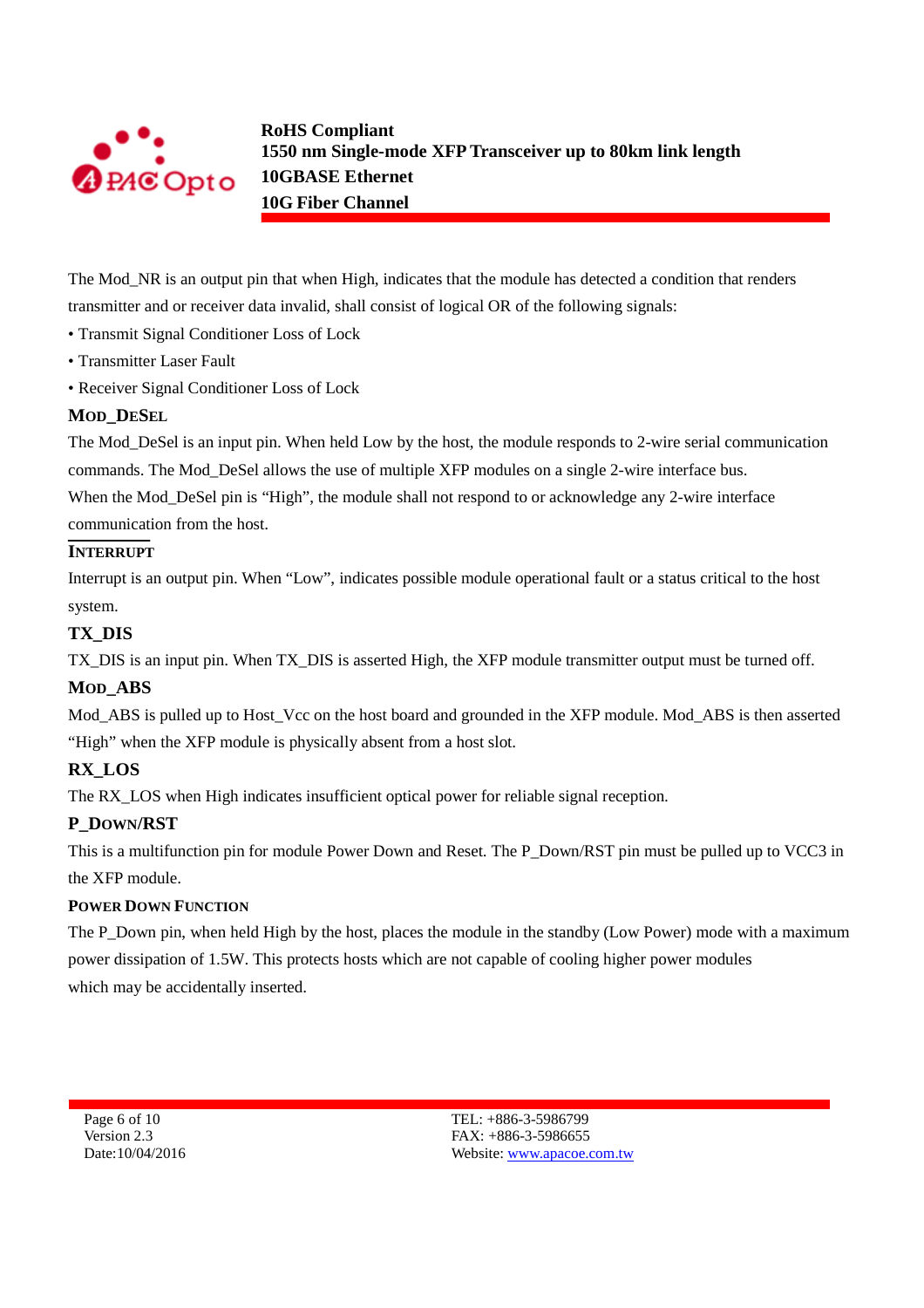

#### **Dimensions**



Page 7 of 10 Version 2.3 Date:10/04/2016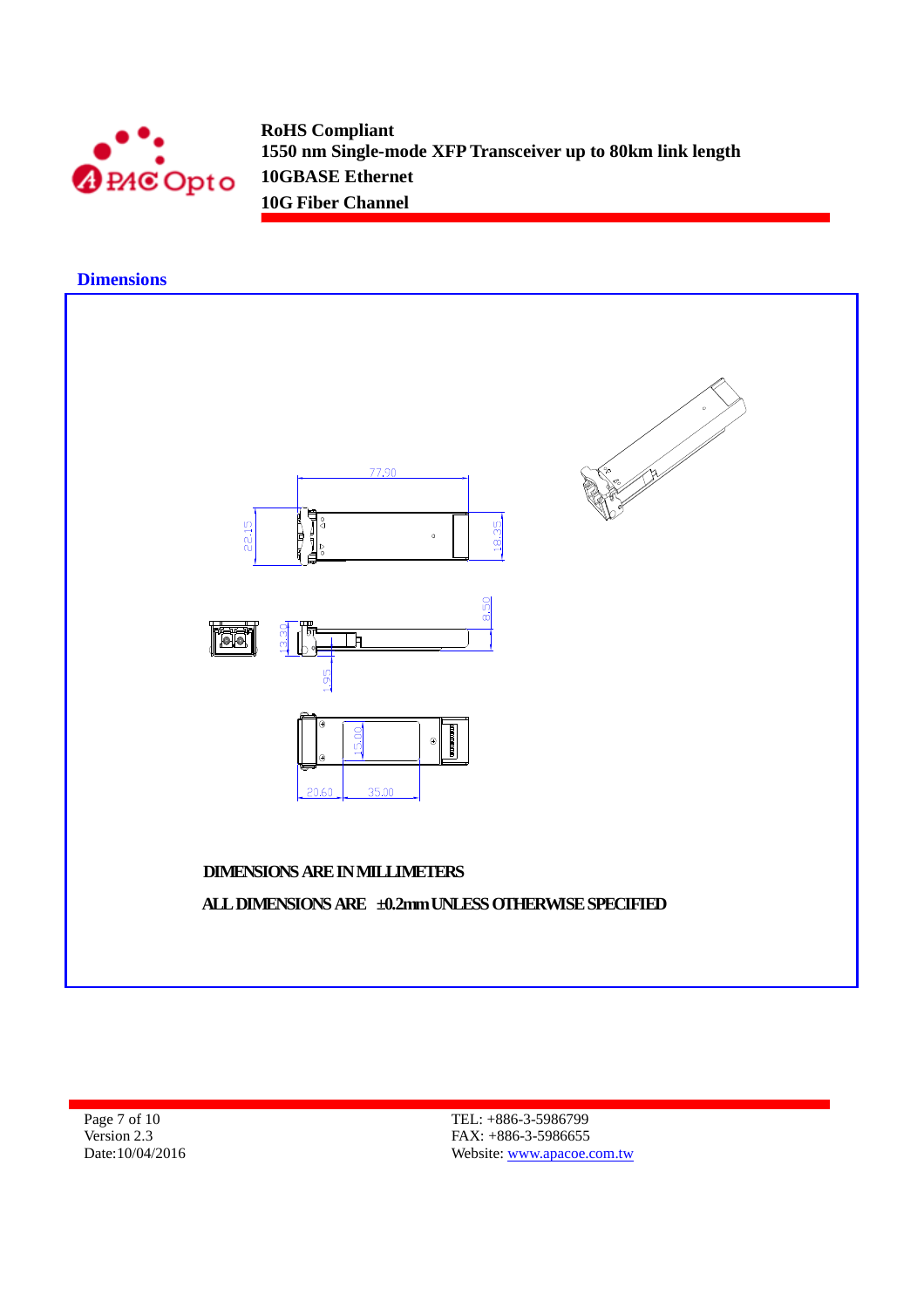

### **Pin Assignment**



Page 8 of 10 Version 2.3 Date:10/04/2016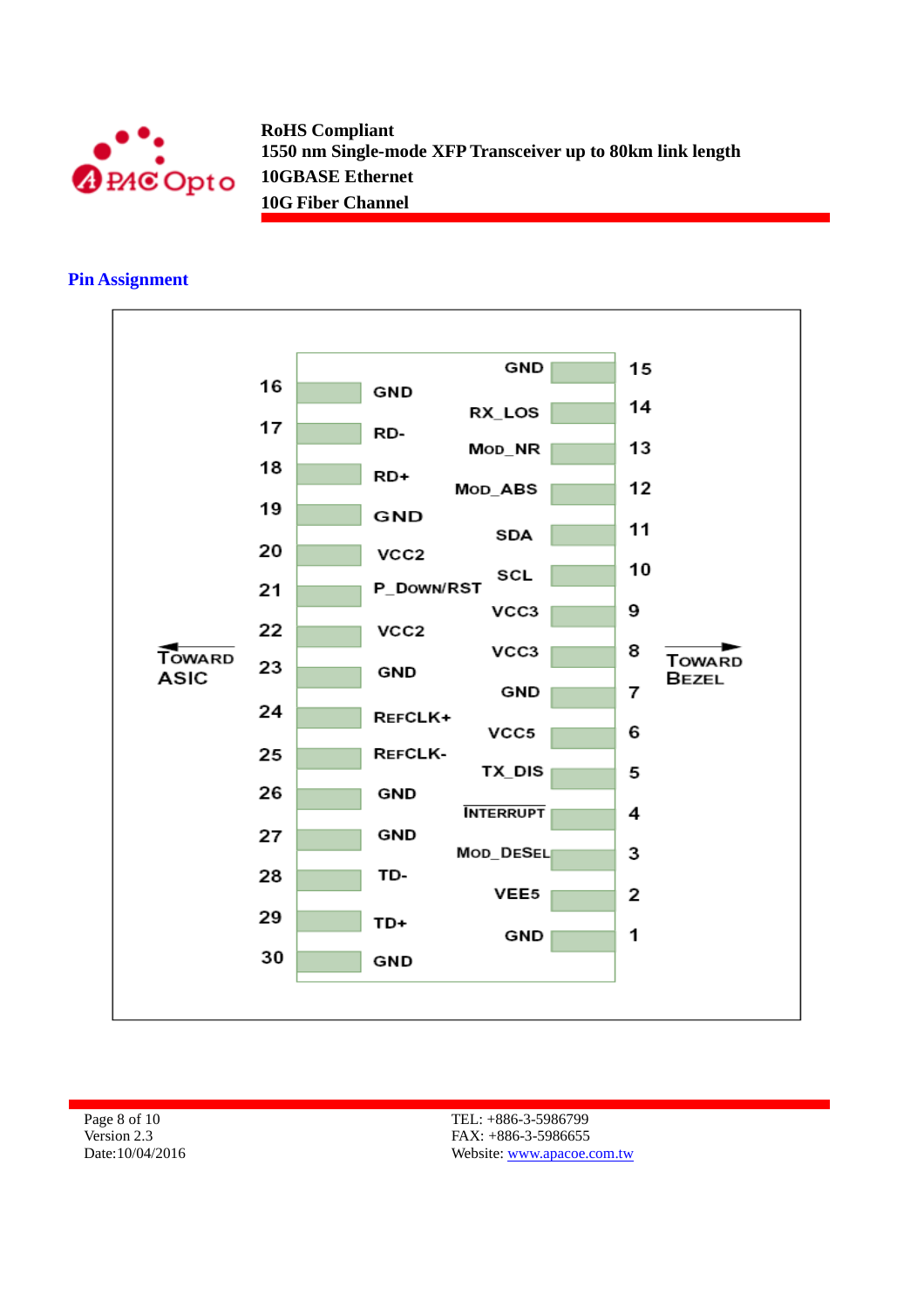

| Pin            | Logic                                                                                                                                                                                                                                                                                                                               | Symbol           | <b>Name/Description</b>                                                                                                                                      | Note           |  |  |  |
|----------------|-------------------------------------------------------------------------------------------------------------------------------------------------------------------------------------------------------------------------------------------------------------------------------------------------------------------------------------|------------------|--------------------------------------------------------------------------------------------------------------------------------------------------------------|----------------|--|--|--|
| 1              |                                                                                                                                                                                                                                                                                                                                     | GND              | Module Ground                                                                                                                                                | 1              |  |  |  |
| $\overline{2}$ |                                                                                                                                                                                                                                                                                                                                     | VEE5             | Optional -5.2V Power Supply                                                                                                                                  |                |  |  |  |
| 3              | LVTTL-I                                                                                                                                                                                                                                                                                                                             | Mod DeSel        | Module De-select; When held low allows module to respond to 2-wire serial interface                                                                          |                |  |  |  |
| 4              | LVTTL-O                                                                                                                                                                                                                                                                                                                             | Interrupt        | Interrupt; Indicates presence of an important condition which can be read over the 2-wire<br>serial interface                                                | 2              |  |  |  |
| 5              | LVTTL-I                                                                                                                                                                                                                                                                                                                             | TX DIS           | Transmitter Disable; Turns off transmitter laser output                                                                                                      |                |  |  |  |
| 6              |                                                                                                                                                                                                                                                                                                                                     | VCC5             | +5V Power Supply                                                                                                                                             |                |  |  |  |
| 7              |                                                                                                                                                                                                                                                                                                                                     | GND              | Module Ground                                                                                                                                                | 1              |  |  |  |
| 8              |                                                                                                                                                                                                                                                                                                                                     | VCC3             | +3.3V Power Supply                                                                                                                                           |                |  |  |  |
| 9              |                                                                                                                                                                                                                                                                                                                                     | VCC3             | +3.3V Power Supply                                                                                                                                           |                |  |  |  |
| 10             | LVTTL-I/O                                                                                                                                                                                                                                                                                                                           | SCL              | 2-Wire Serial Interface Clock                                                                                                                                | 2              |  |  |  |
| 11             | LVTTL-I/O                                                                                                                                                                                                                                                                                                                           | SDA              | 2-Wire Serial Interface Data Line                                                                                                                            | $\overline{2}$ |  |  |  |
| 12             | LVTTL-O                                                                                                                                                                                                                                                                                                                             | Mod_Abs          | Indicates Module is not present. Grounded in the Module                                                                                                      | 2              |  |  |  |
| 13             | LVTTL-O                                                                                                                                                                                                                                                                                                                             | Mod_NR           | Module Not Ready; Indicating Module Operational Fault                                                                                                        | $\overline{2}$ |  |  |  |
| 14             | LVTTL-O                                                                                                                                                                                                                                                                                                                             | RX LOS           | Receiver Loss Of Signal Indicator                                                                                                                            | 2              |  |  |  |
| 15             |                                                                                                                                                                                                                                                                                                                                     | <b>GND</b>       | Module Ground                                                                                                                                                | 1              |  |  |  |
| 16             |                                                                                                                                                                                                                                                                                                                                     | GND              | Module Ground                                                                                                                                                | 1              |  |  |  |
| 17             | CML-O                                                                                                                                                                                                                                                                                                                               | RD-              | Receiver Inverted Data Output                                                                                                                                |                |  |  |  |
| 18             | CML-O                                                                                                                                                                                                                                                                                                                               | $RD+$            | Receiver Non-Inverted Data Output                                                                                                                            |                |  |  |  |
| 19             |                                                                                                                                                                                                                                                                                                                                     | GND              | Module Ground                                                                                                                                                | 1              |  |  |  |
| 20             |                                                                                                                                                                                                                                                                                                                                     | VCC <sub>2</sub> | +1.8V Power Supply                                                                                                                                           | 3              |  |  |  |
| 21             | LVTTL-I                                                                                                                                                                                                                                                                                                                             | P Down/RST       | Power down; When high, requires the module to limit power consumption to 1.5W or<br>below. 2-Wire serial interface must be functional in the low power mode. |                |  |  |  |
|                |                                                                                                                                                                                                                                                                                                                                     |                  | Reset; The falling edge initiates a complete reset of the module including the 2-wire<br>serial interface, equivalent to a power cycle.                      |                |  |  |  |
| 22             |                                                                                                                                                                                                                                                                                                                                     | VCC2             | +1.8V Power Supply                                                                                                                                           | 3              |  |  |  |
| 23             |                                                                                                                                                                                                                                                                                                                                     | GND              | Module Ground                                                                                                                                                | 1              |  |  |  |
| 24             | PECL-I                                                                                                                                                                                                                                                                                                                              | RefCLK+          | Reference Clock Non-Inverted Input, AC coupled on the host board                                                                                             |                |  |  |  |
| 25             | PECL-I                                                                                                                                                                                                                                                                                                                              | RefCLK-          | Reference Clock Inverted Input, AC coupled on the host board                                                                                                 |                |  |  |  |
| 26             |                                                                                                                                                                                                                                                                                                                                     | GND              | Module Ground                                                                                                                                                | 1              |  |  |  |
| 27             |                                                                                                                                                                                                                                                                                                                                     | GND              | Module Ground                                                                                                                                                | 1              |  |  |  |
| 28             | CML-I                                                                                                                                                                                                                                                                                                                               | TD-              | Transmitter Inverted Data Input                                                                                                                              |                |  |  |  |
| 29             | CML-I                                                                                                                                                                                                                                                                                                                               | TD+              | Transmitter Non-Inverted Data Input                                                                                                                          |                |  |  |  |
| 30             |                                                                                                                                                                                                                                                                                                                                     | GND              | Module Ground                                                                                                                                                | 1              |  |  |  |
|                | 1. Module ground pins Gnd are isolated from the module case and chassis ground within the module.<br>on the contract of the contract of the contract of the contract of the contract of the contract of the contract of the contract of the contract of the contract of the contract of the contract of the contract of the contrac |                  |                                                                                                                                                              |                |  |  |  |

2. Shall be pulled up with  $4.7K-10Kohns$  to a voltage between  $3.15V$  and  $3.45V$  on the host board.

3. The 1.8 V power supply can be optionally programmed to voltages lower than 1.8 V in modules supporting the variable power supply.

Page 9 of 10 Version 2.3 Date:10/04/2016